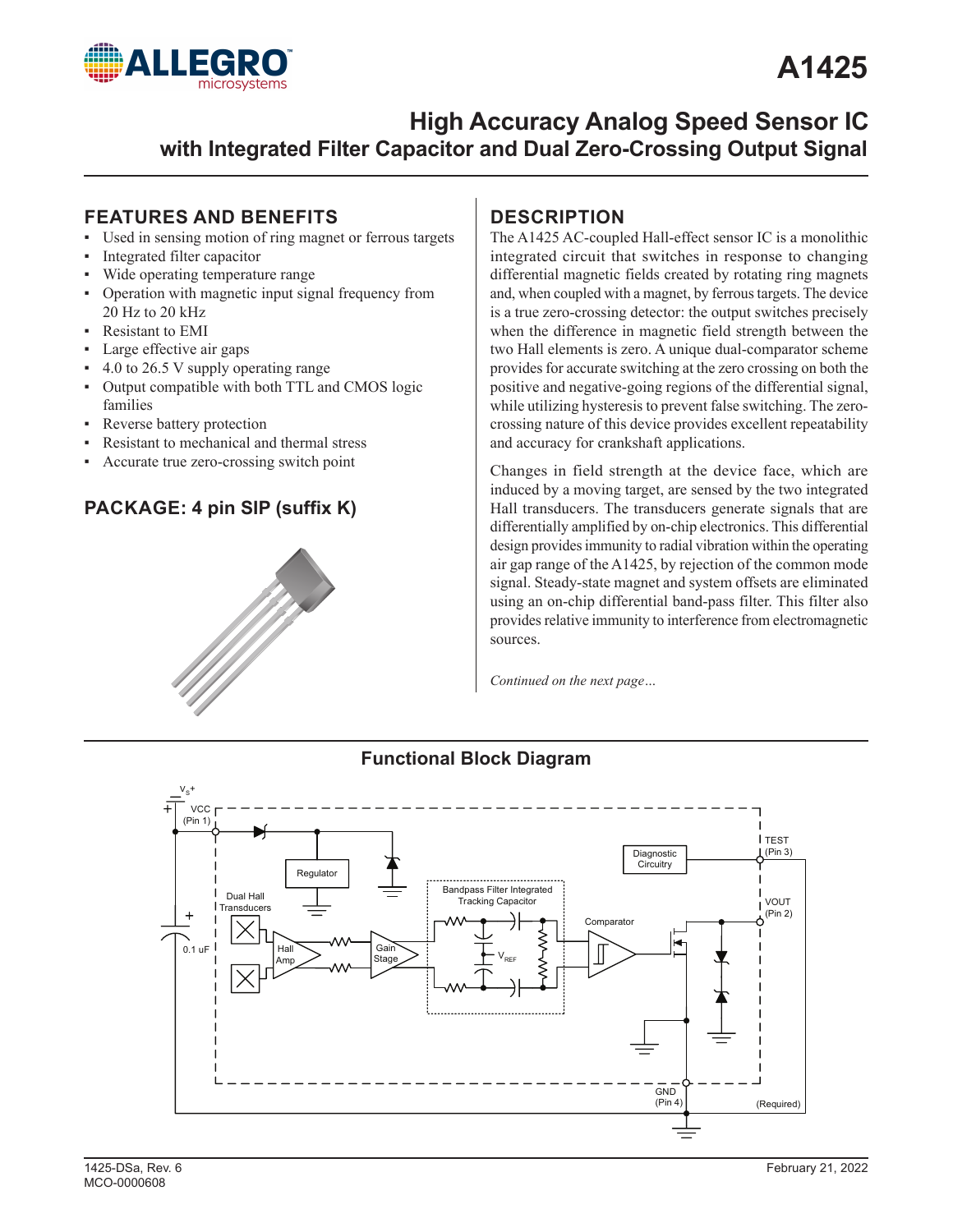### **DESCRIPTION (continued)**

The device uses advanced temperature compensation for the high-pass filter, sensitivity, and Schmitt trigger switch points, to guarantee optimal operation to low frequencies over a wide range of air gaps and temperatures.

Each Hall effect digital integrated circuit includes a voltage regulator, two Hall effect elements, temperature compensating circuitry, a low-level amplifier, band-pass filter, Schmitt trigger, and an output driver, which requires a pull-up resistor. The onboard regulator permits operation with supply voltages from 4.0 to 26.5 V. The output stage can easily switch 20 mA over the full frequency response range of the device, and is compatible with both TTL and CMOS logic circuits.

The device is packaged in a 4-pin plastic SIP. It is lead (Pb) free, with 100% matte tin plated leadframe.

### **SELECTION GUIDE**

|                    |                      | <b>Switch Points</b> |                 |  |
|--------------------|----------------------|----------------------|-----------------|--|
| <b>Part Number</b> | Packing*             | PRP(MIN)<br>(G)      | DOP(MAX)<br>(G) |  |
| A1425LK-T          | Bulk, 500 pieces/bag | -11                  |                 |  |



\*Contact Allegro for additional packing options.

#### **ABSOLUTE MAXIMUM RATINGS**

| <b>Characteristic</b>                    | Symbol            | <b>Notes</b>                    | Rating       | <b>Units</b> |
|------------------------------------------|-------------------|---------------------------------|--------------|--------------|
| Supply Voltage                           | $\rm V_{CC}$      | Refer to Power Derating section | 28           |              |
| Reverse Supply Voltage                   | $\rm V_{\rm RCC}$ |                                 | $-18$        |              |
| <b>Continuous Output Current</b>         | <b>I</b> OUT      |                                 | 25           | mA           |
| <b>Continuous Reverse-Output Current</b> | <b>ROUT</b>       |                                 | $-50$        | mA           |
| <b>Operating Ambient Temperature</b>     | ۱A                | Range L                         | $-40$ to 150 | $^{\circ}C$  |
| Maximum Junction                         | J(max)            |                                 | 165          | $^{\circ}C$  |
| Storage Temperature                      | l <sub>stg</sub>  |                                 | $-65$ to 170 | $^{\circ}C$  |

**Pinout Diagram**

#### **Terminal List Table**

|   |                         | I |   | Г |  |
|---|-------------------------|---|---|---|--|
| 1 | $\overline{\mathbf{c}}$ | 3 | 4 |   |  |

| <b>Name</b> | <b>Number</b> |
|-------------|---------------|
| <b>VCC</b>  |               |
| VOUT        | 2             |
| <b>TEST</b> | 3             |
| <b>GND</b>  |               |

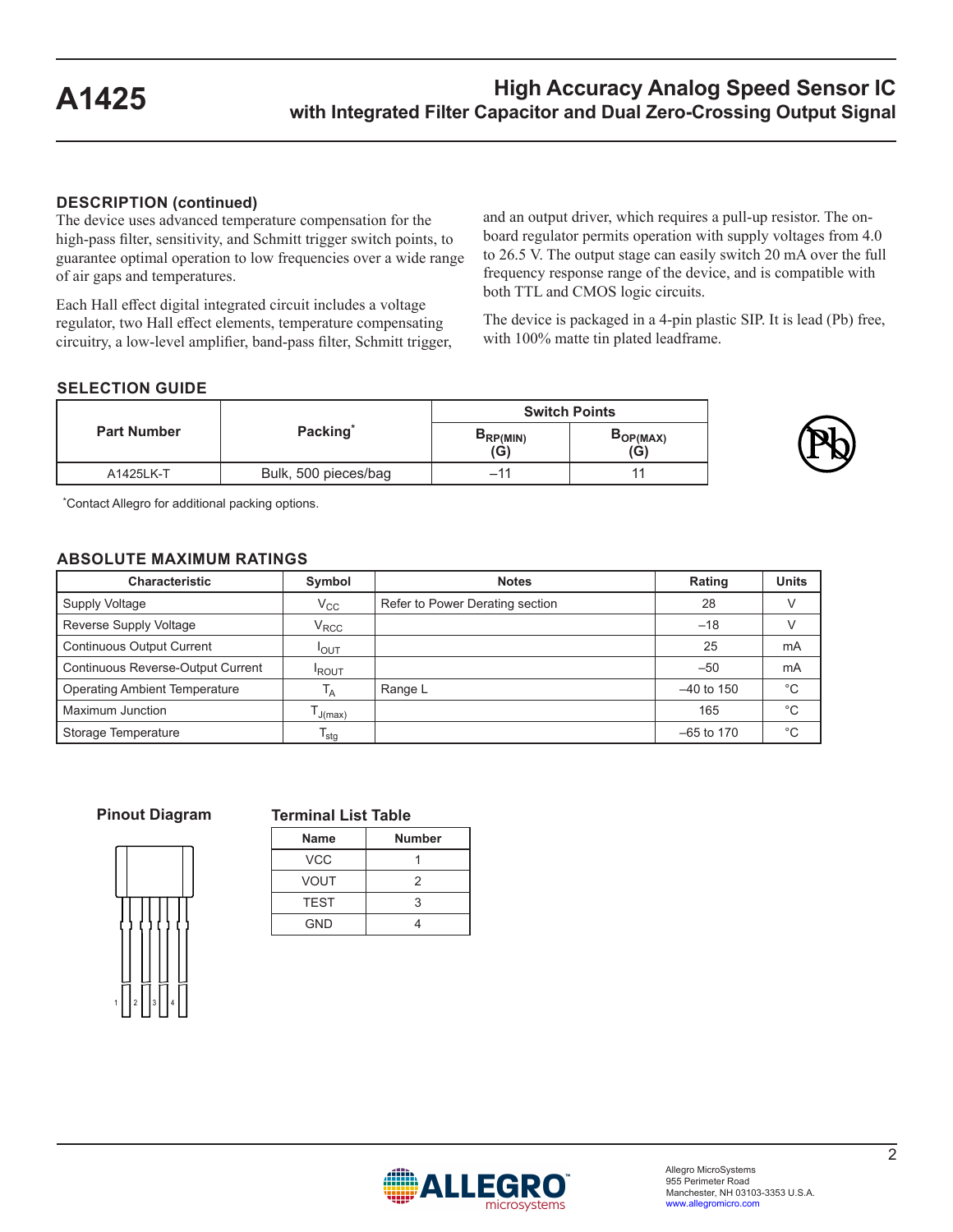**OPERATING CHARACTERISTICS** Valid at  $T_A = -40^\circ C$  to 150°C,  $T_J \le 165^\circ C$ ; over operational air gap range and V<sub>CC</sub> within operating range, unless otherwise noted. Typical operating parameters:  $V_{CC}$  = 12 V and  $T_A$  = 25°C.

| <b>Characteristic</b>                             | Symbol                     | <b>Test Conditions</b>                                                                                           | Min.                     | Typ.                     | Max.                     | <b>Units</b>   |
|---------------------------------------------------|----------------------------|------------------------------------------------------------------------------------------------------------------|--------------------------|--------------------------|--------------------------|----------------|
| <b>ELECTRICAL CHARACTERISTICS</b>                 |                            |                                                                                                                  |                          |                          |                          |                |
| Supply Voltage                                    | $V_{\rm CC}$               | Operating; $T_J < T_{J(max)}$                                                                                    | 4.0                      | $\overline{\phantom{0}}$ | 26.5                     | V              |
| <b>Supply Current</b>                             | $I_{\rm CC}$               |                                                                                                                  | $\overline{\phantom{0}}$ | 4.2                      | 7.0                      | mA             |
| <b>Output Saturation Voltage</b>                  | $V_{OUT(SAT)}$             | $I_{SINK}$ = 20 mA                                                                                               | $\overline{\phantom{m}}$ | 140                      | 400                      | mV             |
| Output Leakage Current                            | $I_{\text{OFF}}$           | $V_{\text{OUT}} = 24 \text{ V}, B_{\text{diff}} = 0$                                                             | $\overline{\phantom{0}}$ | $\overline{\phantom{0}}$ | 5                        | μA             |
| PROTECTION COMPONENT CHARACTERISTICS              |                            |                                                                                                                  |                          |                          |                          |                |
| Reverse Supply Current                            | $I_{\text{RCC}}$           | $V_{CC} = -18 V$                                                                                                 | $\qquad \qquad -$        | $\overline{\phantom{0}}$ | $-1$                     | m <sub>A</sub> |
| <b>Supply Zener Current</b>                       | IzSupply                   | $V_S = 28 V$                                                                                                     | $\overline{\phantom{0}}$ |                          | 10                       | mA             |
| Supply Zener Clamp Voltage [1]                    | VzSupply                   | $I_{CC}$ = 10 mA, $T_A$ = 25°C                                                                                   | 28                       | 33                       | 37                       | $\vee$         |
| <b>Output Zener Current</b>                       | <i>Z</i> Output            | $V_{\text{OUT}}$ = 28 V                                                                                          | $\overline{\phantom{0}}$ | $\overline{\phantom{0}}$ | 3                        | mA             |
| Output Zener Clamp Voltage                        | V <sub>ZOutput</sub>       | $I_{\text{OUT}} = 3 \text{ mA}, T_A = 25^{\circ} \text{C}$                                                       | 28                       |                          |                          | $\vee$         |
| Output Short Circuit Current Limit <sup>[2]</sup> | l <sub>OUTS(lim)</sub>     |                                                                                                                  | $\overline{a}$           | $\overline{\phantom{0}}$ | 50                       | mA             |
| <b>RESPONSE CHARACTERISTICS</b>                   |                            |                                                                                                                  |                          |                          |                          |                |
| Power-On State                                    | POS                        | $t < t_{\sf Response}$                                                                                           | $\overline{\phantom{m}}$ | High                     | $\overline{\phantom{0}}$ | $\vee$         |
| Power-On Time [3][7]                              | $t_{PO}$                   | $V_{CC}$ > $V_{CC(min)}$                                                                                         | $\overline{\phantom{m}}$ | 4.5                      | 9                        | ms             |
| Settling Time [4][7]                              | $t_{\sf Settle}$           | $f_{Bdiff} \ge 100$ Hz                                                                                           | $\mathbf 0$              |                          | 50                       | ms             |
| Response Time <sup>[7]</sup>                      | t <sub>Response</sub>      | Equal to $t_{PO} + t_S$ ; $f_{Bdiff} \ge 100$ Hz                                                                 | 4.5                      | $\overline{\phantom{0}}$ | 59                       | ms             |
| <b>Upper Corner Frequency</b>                     | $f_{\rm cu}$               | -3 dB, single pole                                                                                               | 20                       | $\qquad \qquad -$        | $\overline{\phantom{0}}$ | kHz            |
| Lower Corner Frequency                            | $f_{cl}$                   | -3 dB, single pole                                                                                               | $\overline{\phantom{0}}$ | $\overline{\phantom{0}}$ | 20                       | Hz             |
| <b>OUTPUT CHARACTERISTICS</b>                     |                            |                                                                                                                  |                          |                          |                          |                |
| Output Rise Time [5]                              | $t_r$                      | $R_{PU}$ = 1 k $\Omega$ , $C_{OUT2}$ = 10 pF                                                                     | $\overline{\phantom{0}}$ | $\overline{\phantom{0}}$ | 200                      | ns             |
| <b>Output Fall Time</b>                           | $t_f$                      | $R_{PU}$ = 1 kΩ, $I_{SINK}$ = 20 mA, C <sub>OUT2</sub> = 10 pF                                                   | $\overline{\phantom{0}}$ | $\overline{\phantom{0}}$ | 200                      | ns             |
| <b>MAGNETIC CHARACTERISTICS</b>                   |                            |                                                                                                                  |                          |                          |                          |                |
| Output Off Switch Point [6][7]                    | $\mathsf{B}_{\mathsf{OP}}$ | $B_{diff}$ increasing, $f_{Bdiff}$ = 200 Hz, $B_{diff}$ = 50 Gp-p; digital<br>output signal switches low to high | $-11$                    | 0                        | 11                       | G              |
| Output On Switch Point [6][7]                     | $B_{RP}$                   | $B_{diff}$ decreasing, $f_{Bdiff}$ = 200 Hz, $B_{diff}$ = 50 Gp-p; digital<br>output signal switches high to low | $-11$                    | 0                        | 11                       | G              |
| Applied Magnetic Field [7][8]                     | $B_{diff}$                 | Differential p-p magnetic field                                                                                  | 50                       | $\overline{\phantom{0}}$ | 1250                     | G              |

 $[1]$  I<sub>CC</sub> equivalent to  $I_{CC(max)}$  + 3 mA.

 $^{[2]}$  I<sub>OUT</sub> does not change state when I<sub>OUT</sub> > I<sub>OUTS(lim)</sub>, regardless of changes in the impinging magnetic field.

[3] Time required to initialize device.

[4] Time required for the output switch points to be within specification.

[5] Output Rise Time will be dominated by the RC time constant.

<sup>[6]</sup> For other sinusoidal signal frequencies and magnetic fields,  $-B_{OP} = B_{RP} = \sin\alpha(B_{diff}/2) \pm 25%$ , where α is the phase shift shown in the Characteristic Data section.

[7] See Definitions of Terms section.

 $[8]$  Exceeding the maximum magnetic field may result in compromised absolute accuracy.

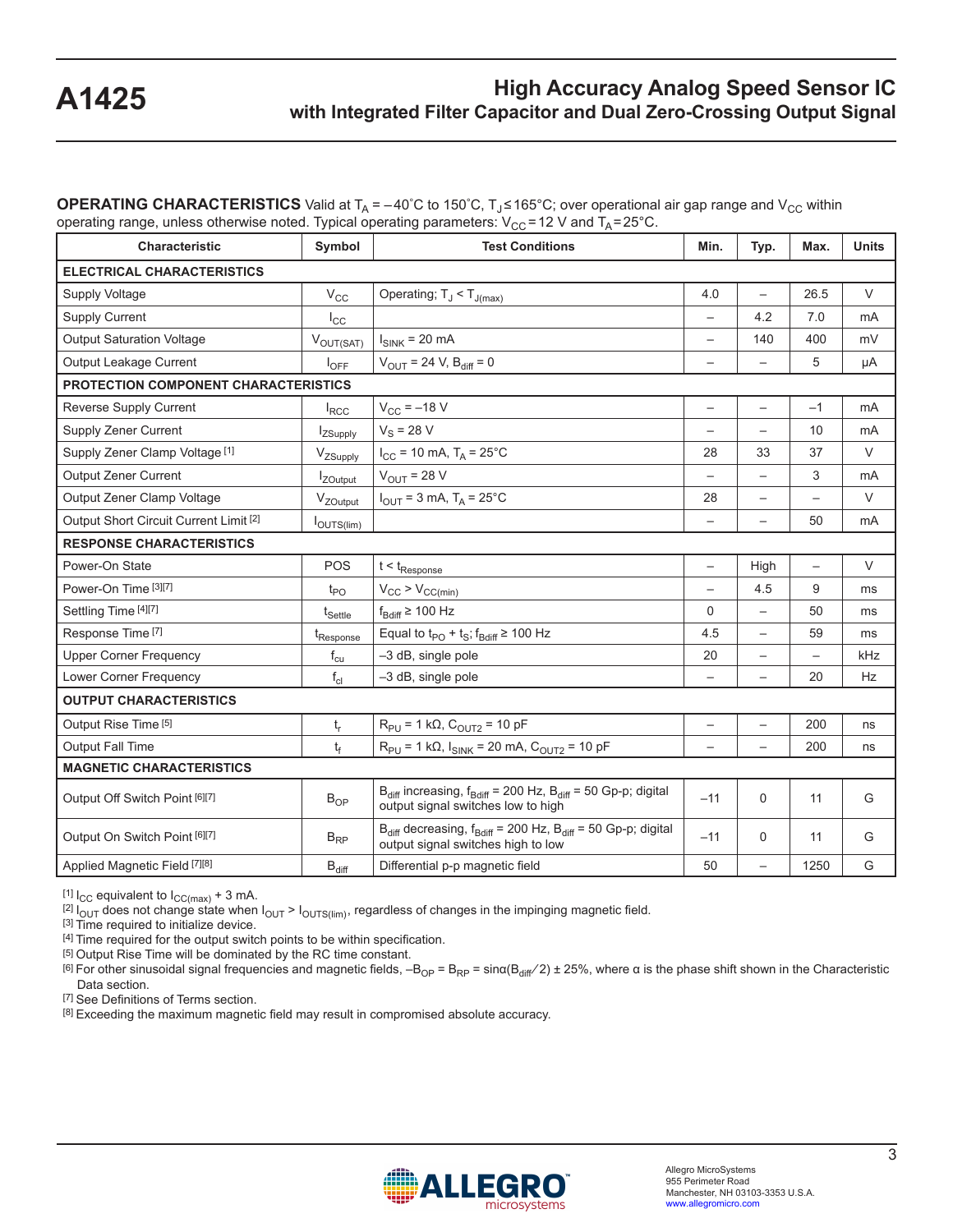**THERMAL CHARACTERISTICS** may require derating at maximum conditions; see application information

| Characteristic               | Symbol          | Test Conditions                                      | Rating | <b>Units</b> |
|------------------------------|-----------------|------------------------------------------------------|--------|--------------|
| I Package Thermal Resistance | $R_{\theta JA}$ | Single-layer PCB, with copper limited to solder pads |        | °C/W         |



### **Definitions of Terms**

The following provide additional information about some of the parameters cited in the Operating Characteristics table. For additional information, visit the Allegro Web site at *www.allegromicro.com*.

Applied Magnetic Field,  $B_{\text{diff}}$  – The differential magnetic flux density which is calculated as the arithmetic difference of the flux densities observed by each of the two Hall elements.

Output Off Switch Point (Operate Point),  $B_{OP}$  – The value of increasing differential magnetic flux density at which the device output switches from low to high. This value may be greater than or less than 0 G.

Output On Switch Point (Release Point),  $B_{RP}$  – The value of decreasing differential magnetic flux density at which the device output switches from high to low. This value may be greater than or less than 0 G.

Power-On Time,  $t_{PO}$  – The time needed by the device, after power is applied, to initialize all circuitry necessary for proper operation.

Settling Time,  $t_{\text{Settle}}$  – The time required by the device, after  $t_{\text{PO}}$ , and after a valid magnetic signal has been applied, to provide proper output transitions. Settling time is a function of magnetic offset, offset polarity, signal phase, signal frequency, and signal amplitude.

Response Time  $t_{\text{Response}}$  – The total time required for generating zero-crossing output transitions after power-up (the sum of power-on time and settling time).

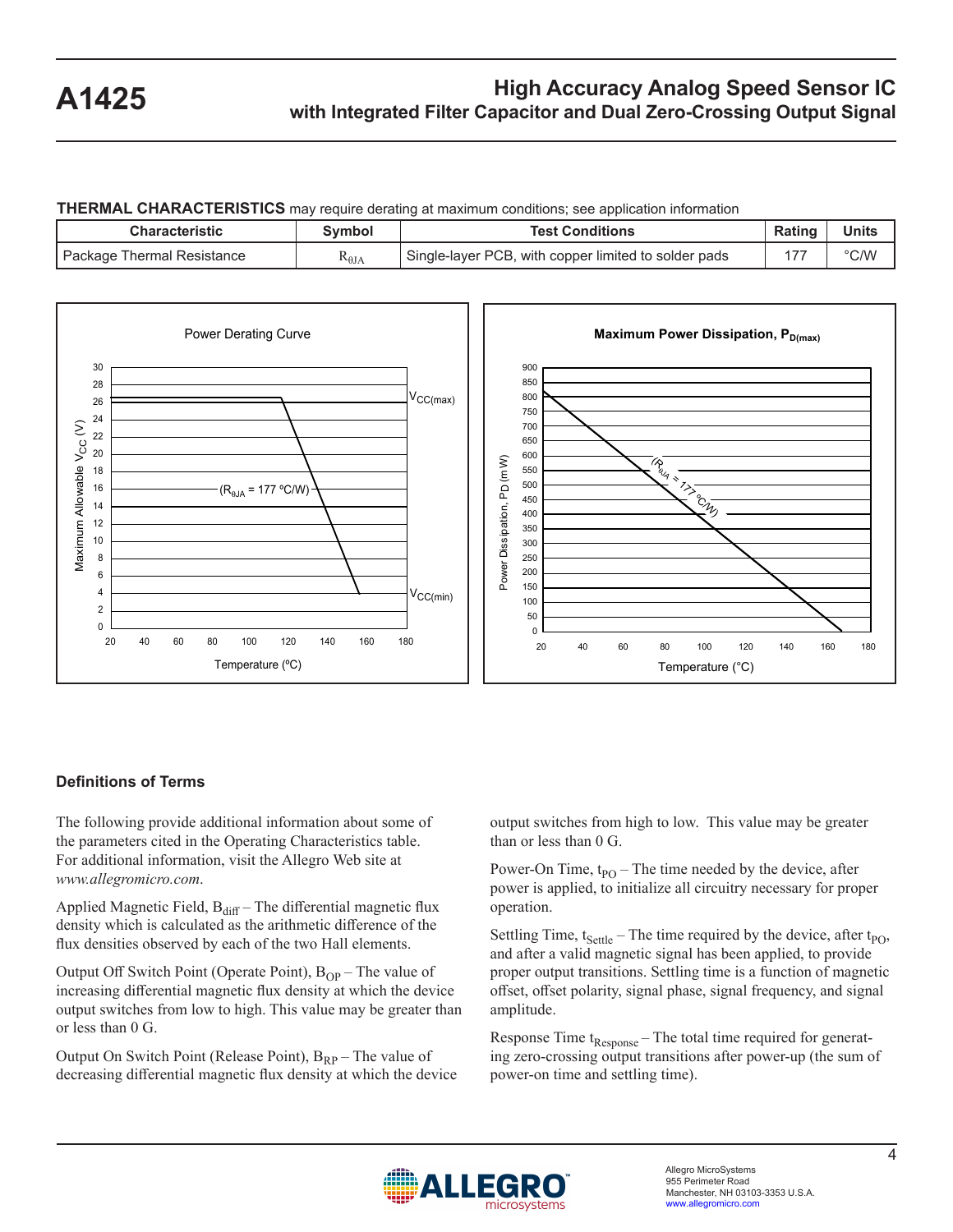

**EMPIRICAL RESULTS**

*Continued on next page*.

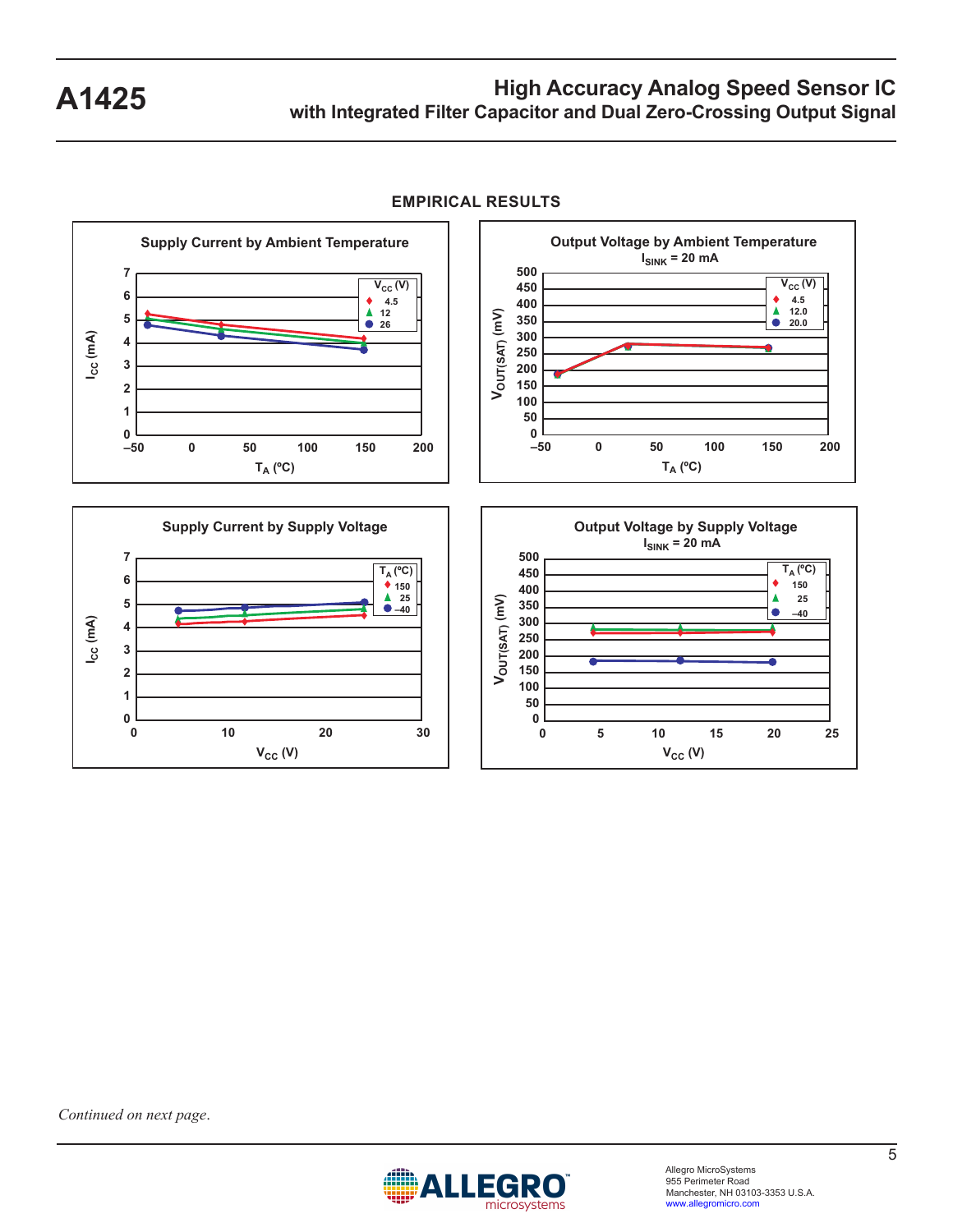**EMPIRICAL RESULTS, continued**







Allegro MicroSystems 955 Perimeter Road Manchester, NH 03103-3353 U.S.A. www.allegromicro.com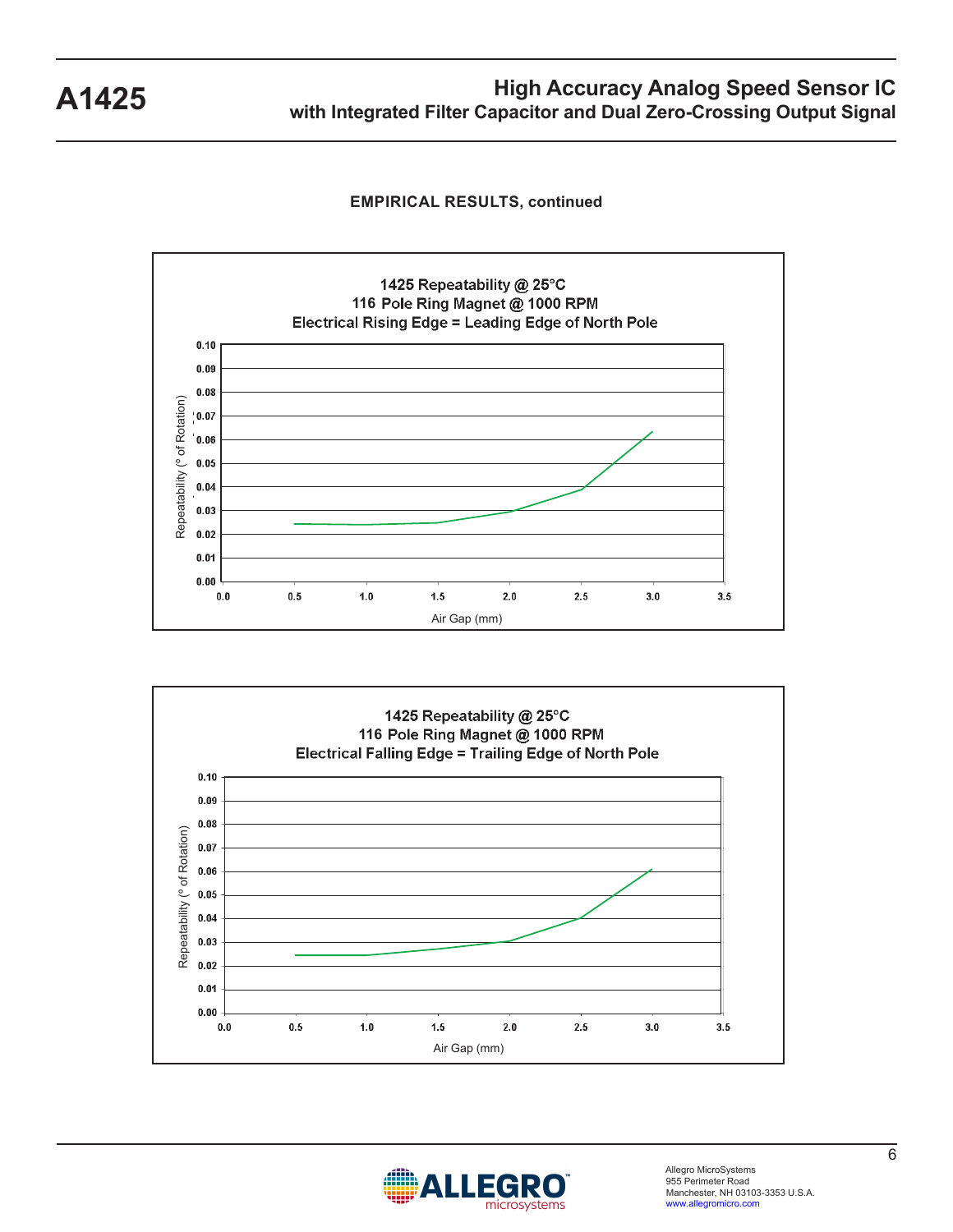

### **SIMULATION RESULTS**



*Continued on next page*.

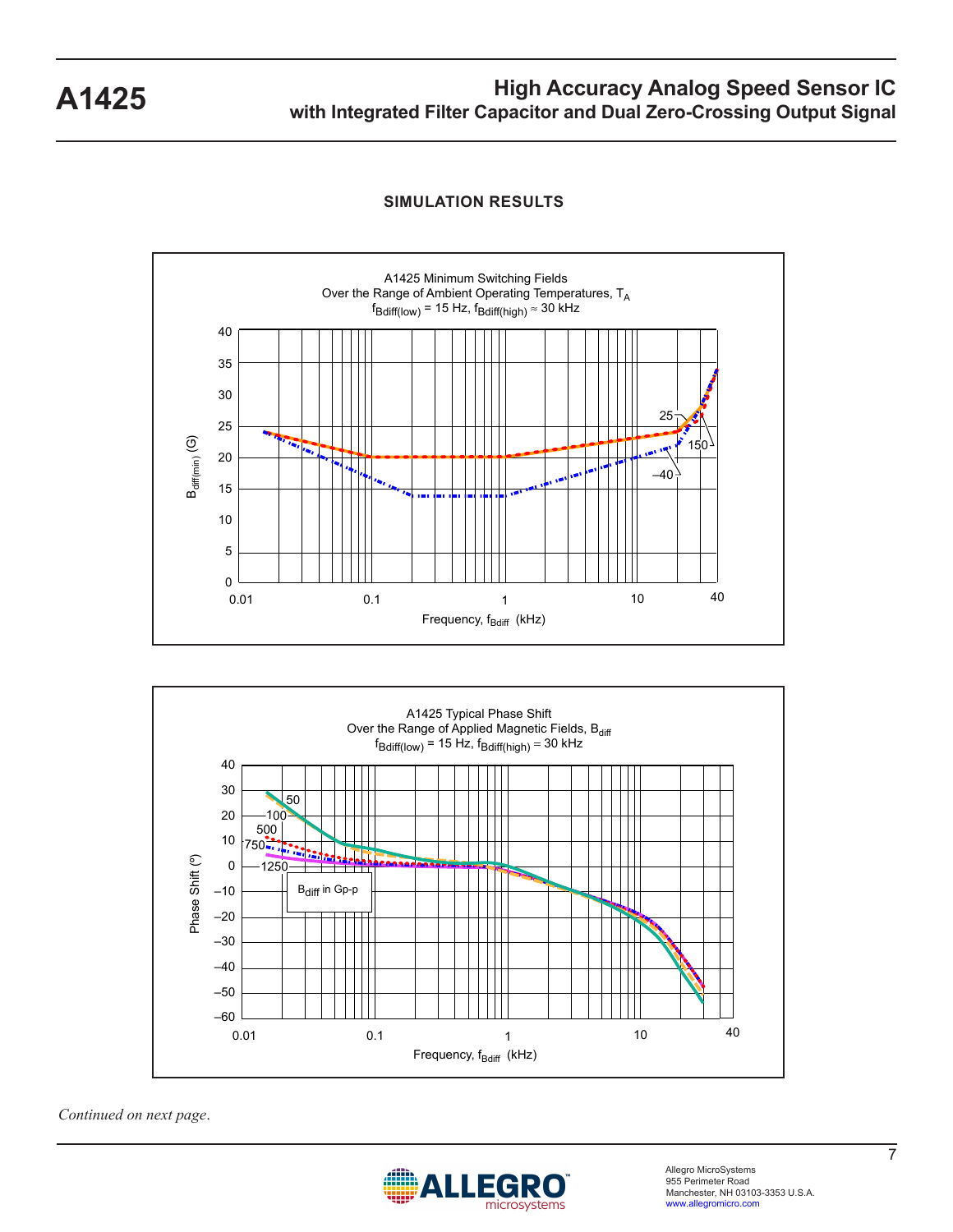

#### **SIMULATION RESULTS, continued**



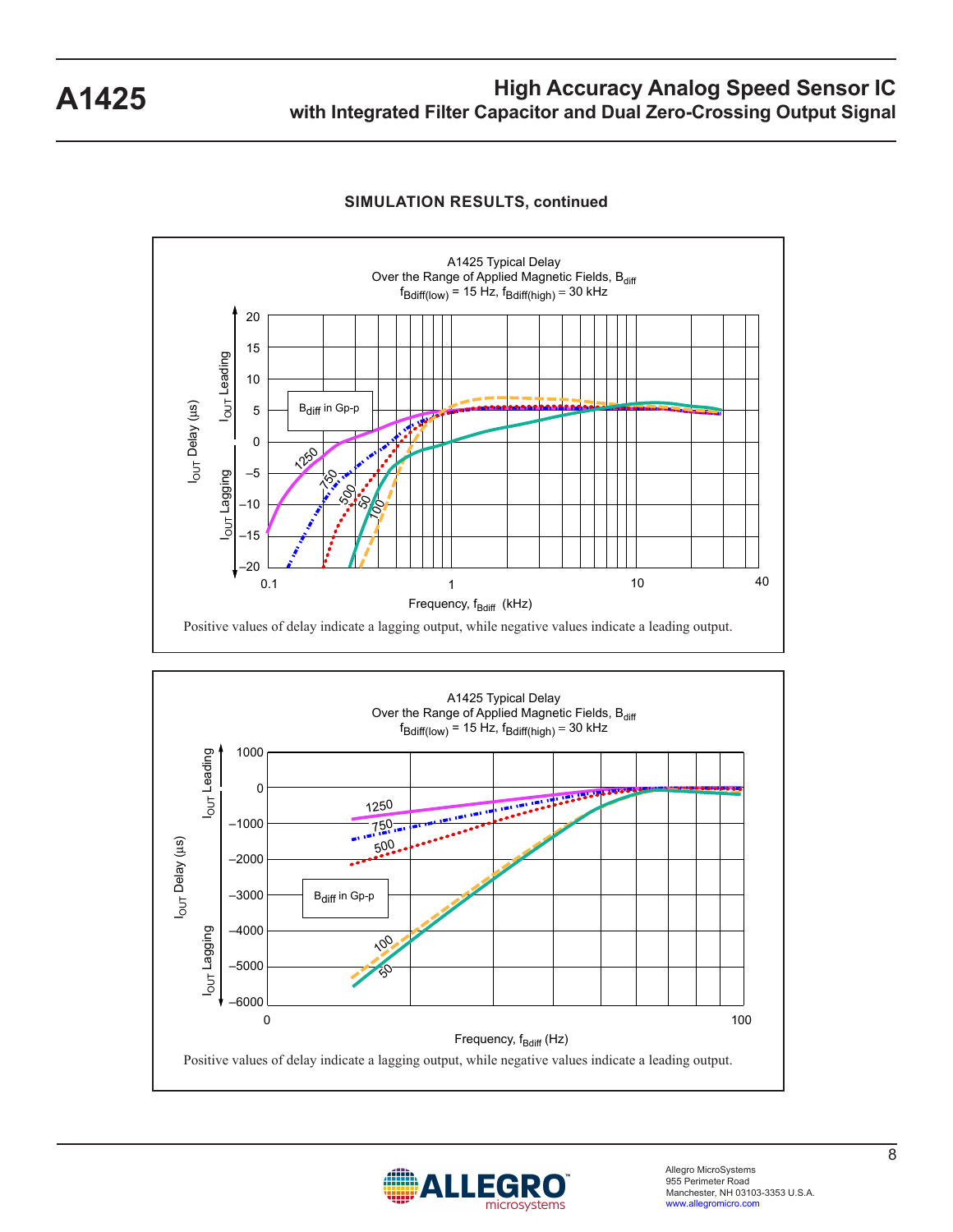### **DEVICE EVALUATION: EMC CHARACTERIZATION**

Contact Allegro MicroSystems for EMC performance information.

| <b>Test Name</b>              | <b>Reference Specification</b> |
|-------------------------------|--------------------------------|
| ESD - Human Body Model*       | AEC-Q100-002                   |
| ESD - Machine Model*          | AEC-Q100-003                   |
| <b>Conducted Transients</b>   | ISO 7637-1                     |
| Direct RF Injection           | ISO 11452-7                    |
| <b>Bulk Current Injection</b> | ISO 11452-4                    |
| <b>TEM Cell</b>               | ISO 11452-3                    |

\*ESD testing is performed with no external components.



Recommended EMC test circuit.

| <b>Component</b>  | <b>Value</b> | <b>Units</b> |
|-------------------|--------------|--------------|
| $R_{\rm{PI}}$ [a] | ィっ           |              |
| R1 <sup>[b]</sup> | 100          |              |
|                   |              |              |
| [c]               |              |              |

[a] Pull-up resistor not required for protection but for normal operation. [b] For improved CI performance.

[c] For improved BCI performance.

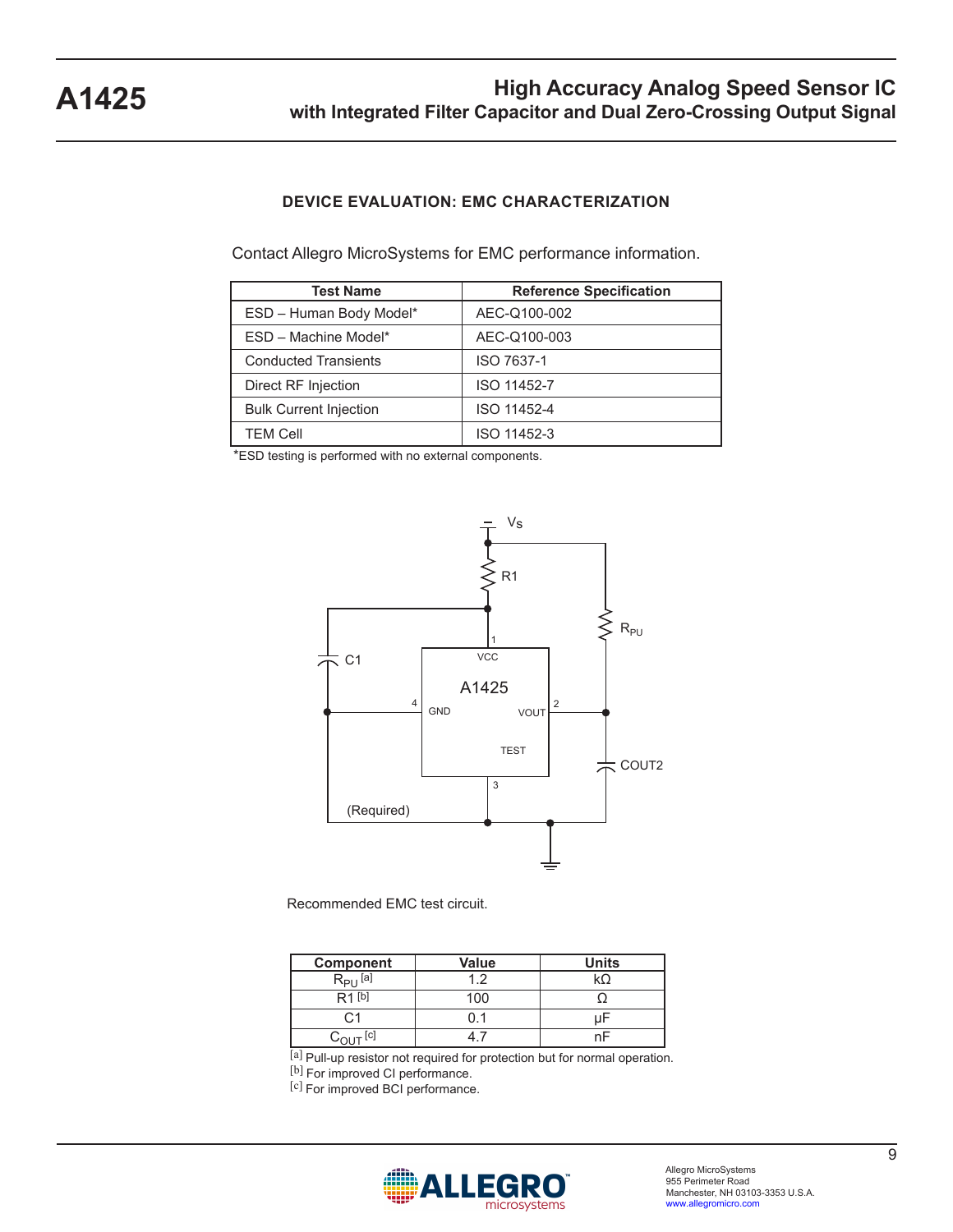### **FUNCTIONAL DESCRIPTION**

The A1425 is a versatile high-precision differential Hall-effect device that can be used in a wide range of applications. Proper choice of the target material and shape, and assembly techniques enables large working air gaps and high switch point accuracy over the device operating temperature range.

#### **Device Operation**

The A1425 sensor IC contains two integrated Hall transducers that are used to differentially respond to a magnetic field across the surface of the IC. Referring to figure 1, the trigger switches the output off (output high) when the differential magnetic field crosses zero while increasing in strength (referred to as the positive direction), and switches the output on (output low) when the differential magnetic field crosses zero while decreasing (the negative direction).

The operation is achieved through the use of two separate comparators. Both comparators use the same reference point, 0 G, to provide high accuracy, but one comparator has a positive hysteresis,  $B<sub>HYS1</sub>$ , and the other a negative hysteresis,  $B<sub>HYS2</sub>$ . Therefore, one comparator switches  $(B<sub>OP</sub>)$  at the zero crossing on an increasing differential signal and the other switches  $(B_{RP})$  at the zero crossing on a decreasing differential signal. The hysteresis on each comparator precludes false switching on noise or target jitter.

#### **Start-Up**

During power-on time,  $t_{PO}$ , the output signal,  $V_{OUT}$ , is high. Beyond this time, if the applied magnetic field,  $B_{diff}$ , is absent or less than 50 G peak-to-peak, the switching state and  $V_{OUT}$  polarity are indeterminate.  $V_{OUT}$  will be valid for  $B_{diff} > 50$  Gp-p, after the additional settling time, t<sub>Settle</sub>, has also elapsed. Also during  $t_{PO}$ , a circuit in the A1425 is briefly enabled that charges the onchip capacitor. This feature reduces  $t_{PO}$ , relative to the long RC time constant of a high-pass filter.

### **Delay**

The on-chip band-pass filter induces delay in the output signal,  $V<sub>OUT</sub>$ , relative to the applied magnetic field,  $B<sub>diff</sub>$ . Simulation data shown in the Characteristic Data section quantify the effect of the input signal amplitude on the phase shift of the output.

### **AC-Coupled Operation**

Steady-state magnet and system offsets are eliminated using an on-chip differential band-pass filter. The low and high frequency poles of this band-pass filter are set using internal integrated capacitors and resistors. The differential structure of this filter improves the ability of the IC to reject single-ended noise on the ground (GND pin) or supply line (VCC pin) and, as a result, makes it more resistant to electromagnetic interference typically seen in hostile remote-sensing environments.



Figure 1. Typical output characteristics with dual comparator operation. Characteristics shown without delay, see Characteristic Data section charts for delay and phase shift contributions.

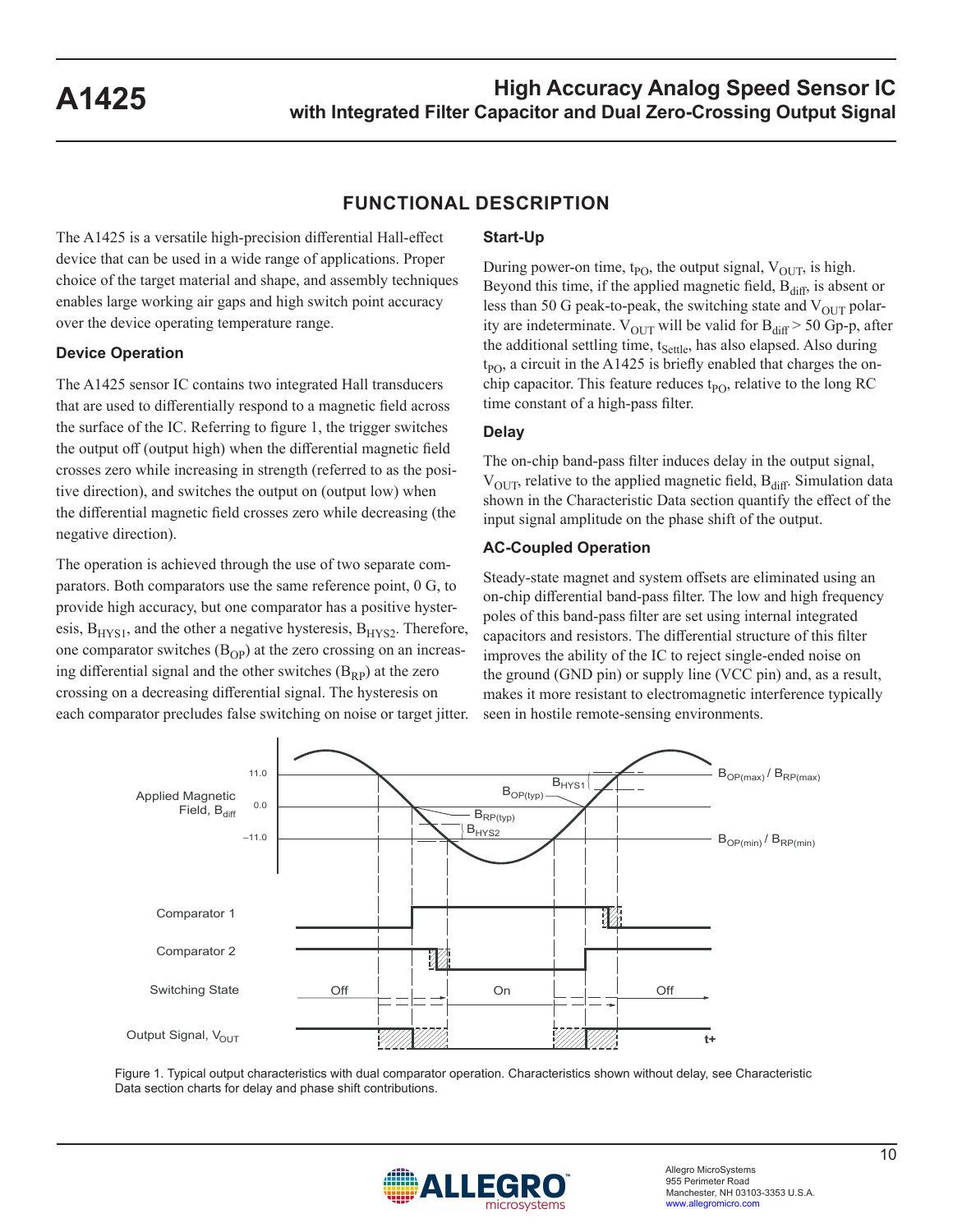### **APPLICATIONS INFORMATION**

### **Target Selection**

The zero-crossing switch points and AC-coupled operation of this device make target selection important. For highdensity target geometries or small target features that produce a sinusoidal magnetic signal, the high-pass filter is capable of filtering offsets that may be induced in the final device output. If such offset is present, and the target has larger features, then the high-pass filter may not be effective at higher speeds and an accuracy shift may occur. These relationships are shown in figure 2.

### **Power Supply Protection**

The A1425 contains an on-chip voltage regulator and can operate over a wide supply voltage range. In applications that operate the device from an unregulated power supply, transient protection must be added externally. For applications using a regulated line, EMI/RFI protection may still be required. The circuit shown in figure 3 is the most basic configuration required for proper device operation.





Figure 3. Basic application circuit. A pull-up resistor,  $R_{PU}$ , is required with the output driver.

Figure 2. Large Feature Effects. (a) Large target feature but no device offset, normal edge position. (b) Large target feature with negative device offset, shifted (advanced) output edge position.

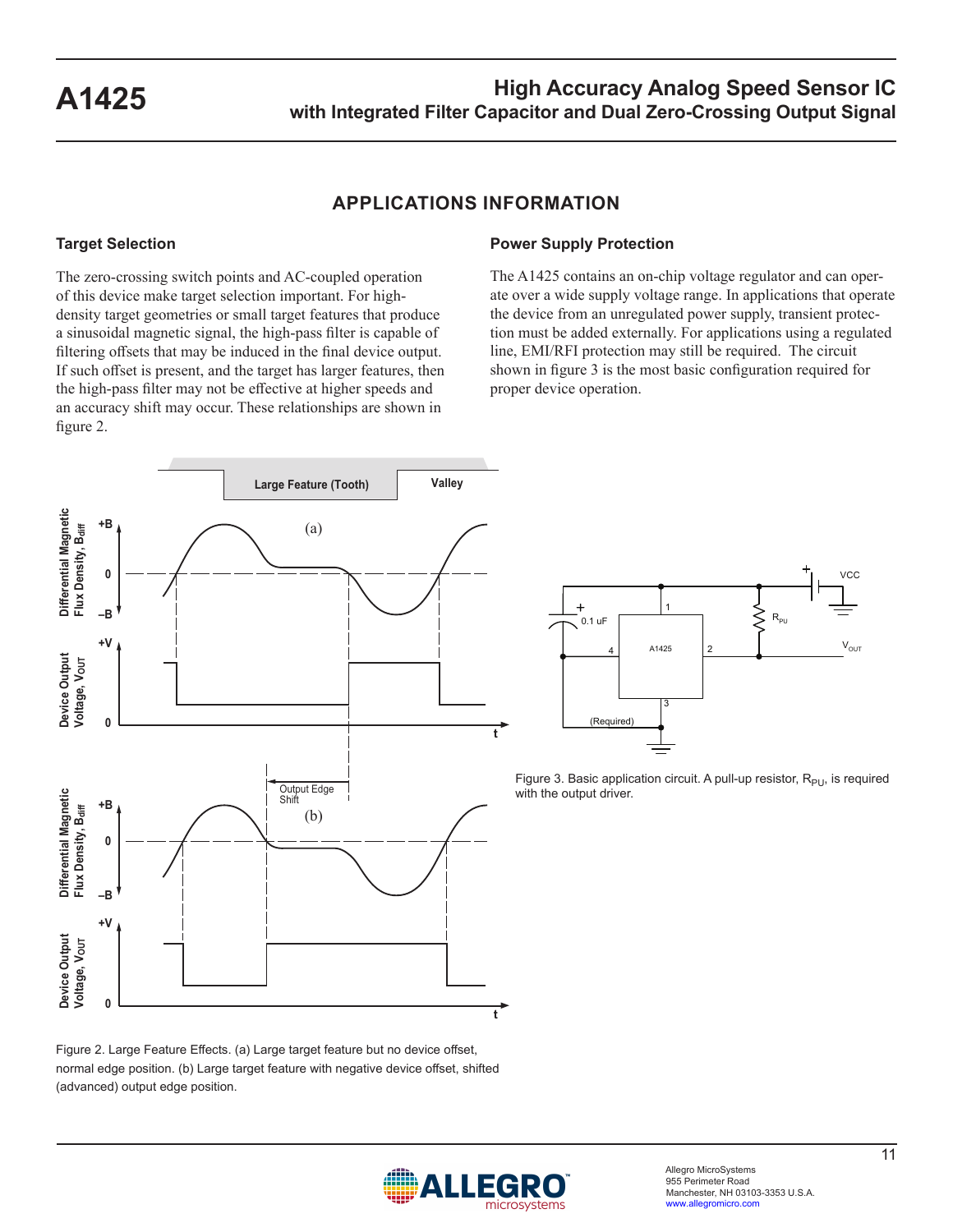#### **Power Derating**

The device must be operated below the maximum junction temperature of the device,  $T_I(max)$ . Under certain combinations of peak conditions, reliable operation may require derating supplied power or improving the heat dissipation properties of the application. This section presents a procedure for correlating factors affecting operating  $T<sub>I</sub>$ . (Thermal data is also available on the Allegro MicroSystems Web site.)

The Package Thermal Resistance,  $R_{0JA}$ , is a figure of merit summarizing the ability of the application and the device to dissipate heat from the junction (die), through all paths to the ambient air. Its primary component is the Effective Thermal Conductivity, K, of the printed circuit board, including adjacent devices and traces. Radiation from the die through the device case,  $R_{\theta JC}$ , is relatively small component of  $R_{0JA}$ . Ambient air temperature,  $T_A$ , and air motion are significant external factors, damped by overmolding.

The effect of varying power levels (Power Dissipation,  $P_D$ ), can be estimated. The following formulas represent the fundamental relationships used to estimate  $T_J$ , at  $P_D$ .

$$
P_{D} = V_{IN} \times I_{IN}
$$
\n
$$
\Delta T = P_{D} \times R_{0JA}
$$
\n
$$
T_{J} = T_{A} + \Delta T
$$
\n(3)

For example, given common conditions such as:  $T_A = 25^{\circ}C$ ,  $V_{CC}$  = 5.0 V, I<sub>CC</sub> = 4.2 mA, and R<sub> $\theta$ JA</sub> = 177 °C/W, then:

$$
P_D = V_{CC} \times I_{CC} = 5.0 V \times 4.2 mA = 21.0 mW
$$
  
\n
$$
\Delta T = P_D \times R_{0JA} = 21.0 mW \times 177 \text{ °C/W} = 3.7 \text{ °C}
$$
  
\n
$$
T_J = T_A + \Delta T = 25 \text{ °C} + 3.7 \text{ °C} = 28.7 \text{ °C}
$$

A worst-case estimate,  $P_D(max)$ , represents the maximum allowable power level ( $V_{CC}(max)$ ,  $I_{CC}(max)$ ), without exceeding  $T_J$ (max), at a selected  $R_{\theta JA}$  and  $T_A$ .

#### *Example*

Reliability for  $V_{CC}$  at  $T_A$ =150°C, using minimum-K PCB

Observe the worst-case ratings for the device, specifically:  $R_{\text{HJA}} = 177 \text{°C/W}, T_{\text{J}}(\text{max}) = 165 \text{°C}, V_{\text{CC}}(\text{max}) = 26.5 \text{ V}, \text{and}$  $I_{CC}(max) = 7.0$  mA.

Calculate the maximum allowable power level,  $P_D(max)$ . First, invert equation 3:

$$
\Delta T_{max} = T_J(max) - T_A = 165 \,^{\circ}\text{C} - 150 \,^{\circ}\text{C} = 15 \,^{\circ}\text{C}
$$

This provides the allowable increase to  $T<sub>J</sub>$  resulting from internal power dissipation. Then, invert equation 2:

$$
P_D(max) = \Delta T_{max} \div R_{0JA} = 15^{\circ}C \div 177^{\circ}C/W = 84 \, \text{mW}
$$

Finally, invert equation 1 with respect to voltage:

 $V_{\text{CC}(\text{est})} = P_{\text{D}}(\text{max}) = I_{\text{CC}}(\text{max}) = 84 \text{ mW} \div 7.0 \text{ mA} = 12 \text{ V}$ 

The result indicates that, at  $T_A$ , the application and device can dissipate adequate amounts of heat at voltages  $\leq$ V<sub>CC(est)</sub>.

Compare  $V_{CC(est)}$  to  $V_{CC}(max)$ . If  $V_{CC(est)} \leq V_{CC}(max)$ , then reliable operation between  $V_{CC(est)}$  and  $V_{CC}(max)$  requires enhanced  $R_{\theta JA}$ . If  $V_{CC(est)} \ge V_{CC}(max)$ , then operation between  $V_{CC(est)}$  and  $V_{\text{CC}}$ (max) is reliable under these conditions.

For example, when a standard diode with a 0.7 V drop is used:  $V_S(max) = 12 V + 0.7 V = 12.7 V$ 

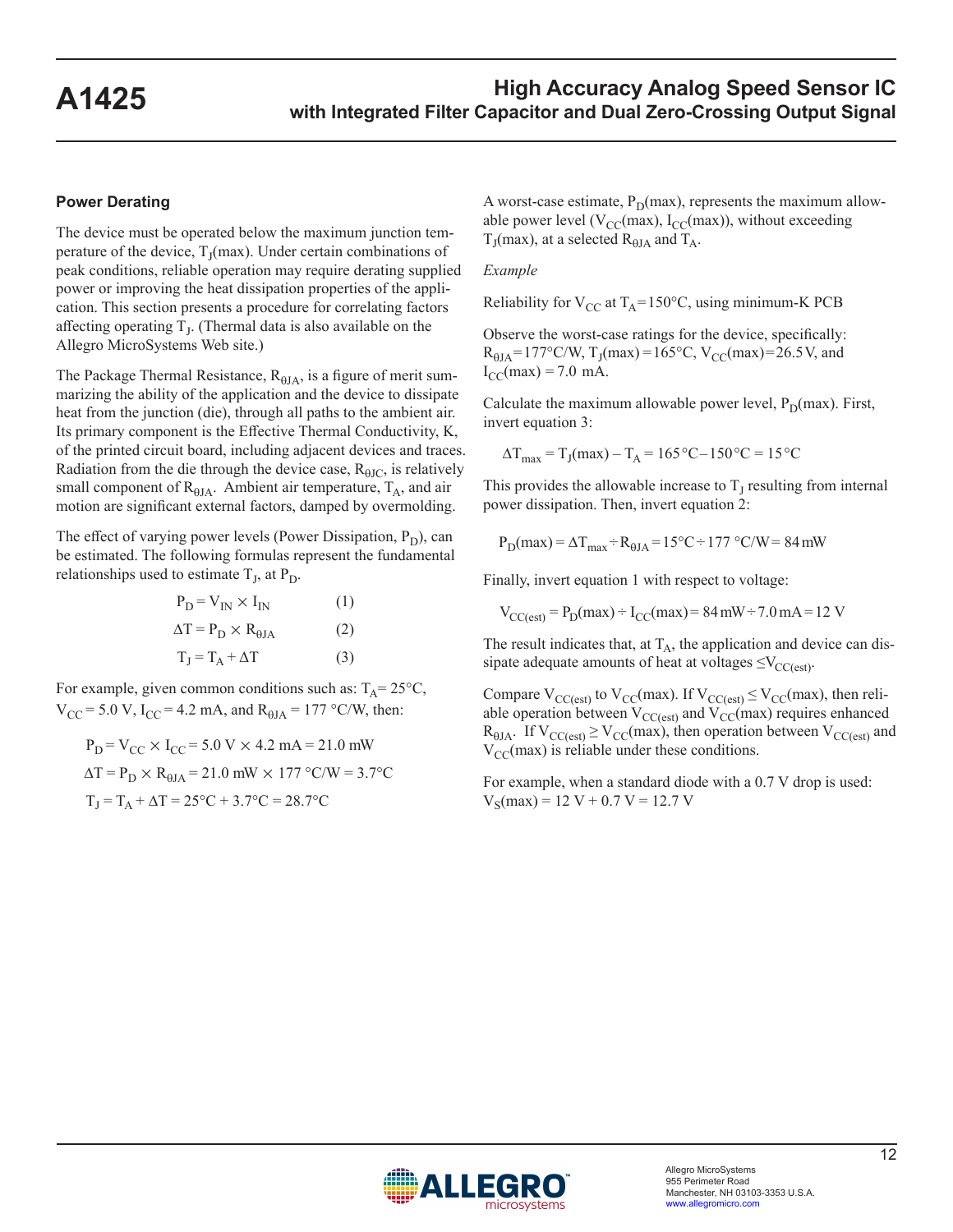### **PACKAGE K, 4-PIN SIP**